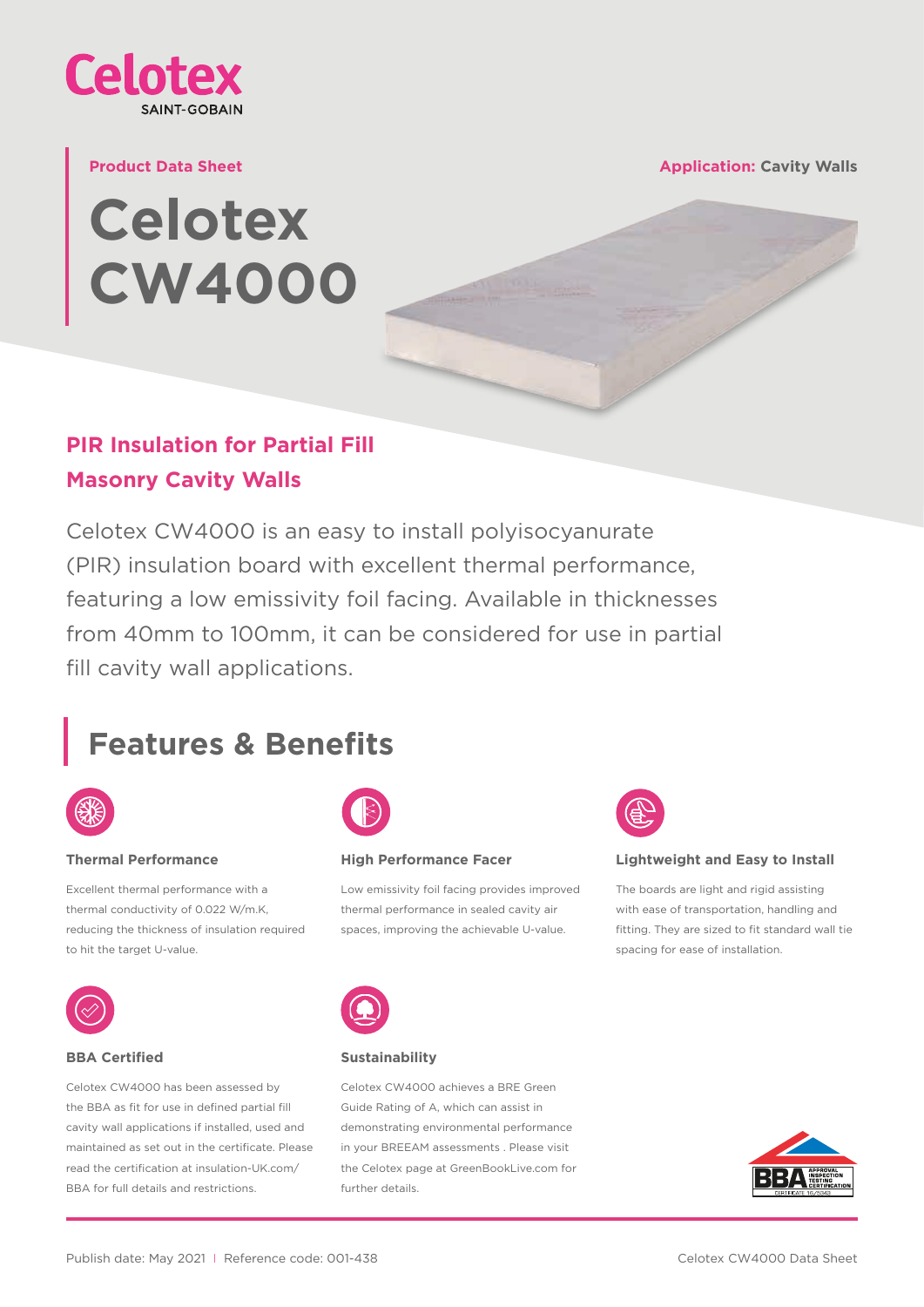# **Key Considerations**

When using Celotex CW4000, you need to satisfy yourself that use of the product meets all relevant national Building Regulations and guidance as well as local, national and other applicable standards relevant for your construction or application, including requirements in relation to fire and applicable height restrictions.

Please refer to the following product documents which are available at [insulation-uk.com/products/celotex-cw4000](http://insulation-uk.com/products/celotex-cw4000) (product properties) and [insulation-uk.com/healthandsafety](http://insulation-uk.com/healthandsafety) (safety properties):

- BBA certificate
- Declaration of Performance
- Health & safety datasheet

Celotex CW4000 should not be used in the external walls of buildings over 18 metres in height (England and Wales) or 11 metres in height (Scotland). Recent changes to Building Regulations mean that only non-combustible insulation or insulation of limited combustibility can be used in buildings of that height.

# **Product Specification**

| <b>Stocked Thickness</b>            | 40 <sub>mm</sub> | 50 <sub>mm</sub> | 60 <sub>mm</sub> | 75 <sub>mm</sub> | 85mm  | 100mm |
|-------------------------------------|------------------|------------------|------------------|------------------|-------|-------|
| Lambda Value (W/m.K)                | 0.022            | 0.022            | 0.022            | 0.022            | 0.022 | 0.022 |
| R-Value (m <sup>2</sup> .K/W)       | 1.80             | 2.25             | 2.70             | 3.40             | 3.85  | 4.50  |
| Length (mm)                         | 450              | 450              | 450              | 450              | 450   | 450   |
| Width (mm)                          | 1200             | 1200             | 1200             | 1200             | 1200  | 1200  |
| Maximum Weight (kg/m <sup>2</sup> ) | 1.41             | 1.92             | 2.26             | 2.78             | 3.13  | 3.65  |
| Pieces per Pallet                   | 224              | 176              | 160              | 128              | 112   | 96    |

## **Characteristics**

| Thermal                                        | Celotex CW4000 has a declared thermal conductivity<br>of 0.022 W/m.K, according to BS EN 13165 for factory<br>made rigid polyurethane foam (PU) products.                                                                                                                                                                                                                                        |  | <b>Reaction to Fire</b> | Euroclass E Reaction to Fire classification, according to<br>BS EN 13501-1. Products with this level of classification<br>are not provided with a rating for smoke emission.                                                                                                               |
|------------------------------------------------|--------------------------------------------------------------------------------------------------------------------------------------------------------------------------------------------------------------------------------------------------------------------------------------------------------------------------------------------------------------------------------------------------|--|-------------------------|--------------------------------------------------------------------------------------------------------------------------------------------------------------------------------------------------------------------------------------------------------------------------------------------|
| Environmental                                  | All Celotex products are manufactured under<br>Environmental Management System - ISO 14001:2015.<br>Celotex has complied with the requirements of<br>Environmental Profile BRE Global Scheme Document<br>SD028 and BRE Methodology for Environmental Profile<br>of Construction Products SD6050, Celotex CW4000 has<br>obtained the BRE Global Certification Mark. Certificate<br>number ENP413. |  |                         | BBA Approved (Cert no 16/5343) for partial fill cavity<br>walls, when installed, used and maintained as set out in<br>the certification. Please visit insulation-uk.com/BBA to<br>read the full certification for details and restrictions.<br>CE Marked (18.DOPCW4000-01) to BS EN 13165. |
| Handling, Storage,<br><b>Health and Safety</b> | Information regarding storage, installation and handling<br>of Celotex products and health & safety information<br>(including as to the products of combustion), can be<br>found at insulation-uk.com/healthandsafety.                                                                                                                                                                           |  |                         | All Celotex products are manufactured under Quality<br>Management Standard - ISO 9001:2015.                                                                                                                                                                                                |